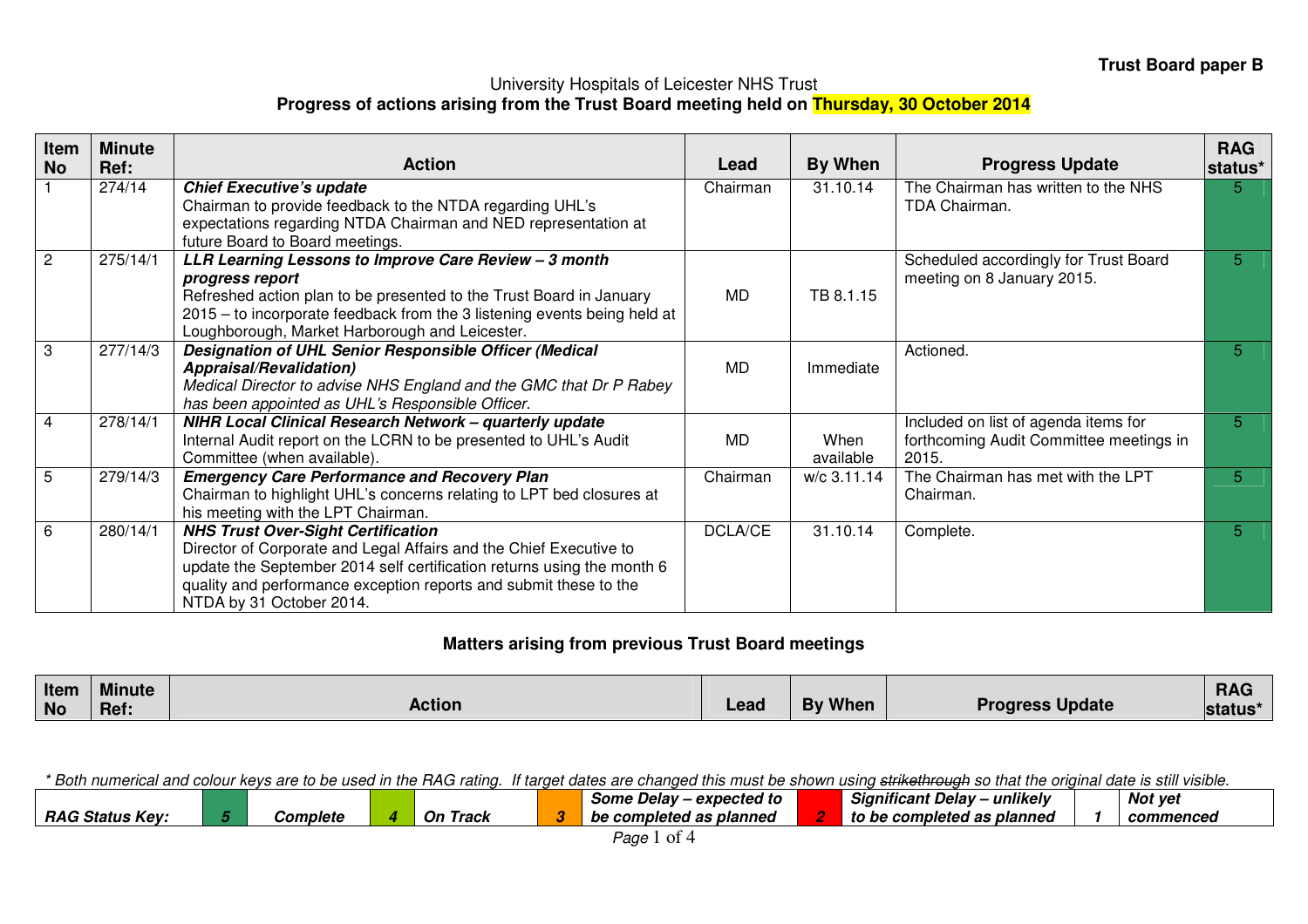**Trust Board paper B** 

| Item<br><b>No</b> | <b>Minute</b><br>Ref:              | <b>Action</b>                                                                                                                                                                                                                                                                                           | Lead       | By When                                            | <b>Progress Update</b>                                                                                                                                                                                                              | <b>RAG</b><br>status* |
|-------------------|------------------------------------|---------------------------------------------------------------------------------------------------------------------------------------------------------------------------------------------------------------------------------------------------------------------------------------------------------|------------|----------------------------------------------------|-------------------------------------------------------------------------------------------------------------------------------------------------------------------------------------------------------------------------------------|-----------------------|
|                   | 25 September 2014<br>255/14<br>(a) | <b>Matters Arising</b><br>Trust Board to be advised at its January 2015 meeting on the outcome of<br>the Medical Director's/Executive Team's consideration of whether<br>additional resource is to be deployed to enable the Trust to meet its<br>medical revalidation and appraisal responsibilities.  | MD         | TB 8.1.15                                          | Update scheduled for the January 2015<br>Trust Board meeting.                                                                                                                                                                       | 4                     |
| 8                 | 255/14<br>(c)                      | Future provision of urgent care services<br>Trust Board to be advised at its November 2014 meeting on the decision<br>of the LLR CCGs on retendering the provision of urgent care services (NB<br>decision expected to be taken by the end of October 2014)                                             | <b>CE</b>  | For TB<br>action log<br>27.11.14                   | Decision has been taken to re-tender in<br>2015-16 for the start of the new contract in<br>April 2016.                                                                                                                              | 5                     |
| $\overline{9}$    | 255/14<br>(d)                      | <b>Nursing Workforce Report</b><br>Trust Board to receive nursing workforce updates bi-annually, timing to be<br>synchronised with the outcome of the bi-annual UHL nursing acuity review.                                                                                                              | <b>CN</b>  | $\overline{TB}$<br>January and<br><b>July 2015</b> | Updates scheduled for the Trust Board<br>meetings in January and July 2015.                                                                                                                                                         | $\overline{4}$        |
| 10                | 255/14<br>(e)                      | <b>Monitoring of Patient Sexual Orientation</b><br>Trust Board to be updated on this subject via the equality governance<br>update report to be submitted to the January 2015 Trust Board meeting.                                                                                                      | <b>DHR</b> | TB 8.1.15                                          | Updates scheduled for the January 2015<br>Trust Board meeting. Considered by the<br>Executive Team on 21.10.14 and agreed an<br>alternative focus on capturing disability data<br>to improve patient care and available<br>support. | 4                     |
| $\overline{11}$   | 255/14<br>(f)                      | Learning Disability: Critical Incidents and Patients Outcome Review<br>Director of Human Resources to confirm timescales for completion of the<br>analysis of two critical incidents and patient outcome review - timescale to<br>be incorporated in the October 2014 Trust Board action log.           | <b>DHR</b> | For TB<br>action log<br>30.10.14                   | Meeting to discuss outcome review<br>methodology scheduled for 7.10.14.<br>Completion date of the review to be agreed<br>at that meeting.                                                                                           | 4                     |
| $\overline{12}$   | 255/14<br>(g)                      | <b>Choose and Book</b><br>Trust Board to be advised at its January 2015 meeting on the outcome of<br>the work to explore an increase in the number of available slots.                                                                                                                                  | COO        | TB 8.1.15                                          | Update scheduled for the January 2015<br>Trust Board meeting.                                                                                                                                                                       | 4                     |
| 13                | 255/14(i)                          | <b>UHL Patient and Public Involvement and Engagement Strategy</b><br>Director of Marketing and Communications to submit a report to the<br>January 2015 Trust Board meeting recommending the consideration and<br>adoption of an updated UHL patient and public involvement and<br>engagement strategy. | <b>DMC</b> | TB 8.1.15                                          | Scheduled for January 2015 Trust Board<br>meeting.                                                                                                                                                                                  | 4                     |

\* Both numerical and colour keys are to be used in the RAG rating. If target dates are changed this must be shown using strikethrough so that the original date is still visible.

|                                   |  |                        |  |                    |     | – expected to<br>Jelav<br>Some |  | ---<br>$\rightarrow$<br>.<br><b>unlikely</b><br>Significant Delav |  | Not vel   |  |
|-----------------------------------|--|------------------------|--|--------------------|-----|--------------------------------|--|-------------------------------------------------------------------|--|-----------|--|
| <b>RAG</b><br>. Status ʻ<br>- Kev |  | <i><b>Complete</b></i> |  | On<br><b>Track</b> | . . | as planned<br>ompleted<br>nc   |  | completed as planned<br>to be                                     |  | commenced |  |
|                                   |  |                        |  |                    |     |                                |  |                                                                   |  |           |  |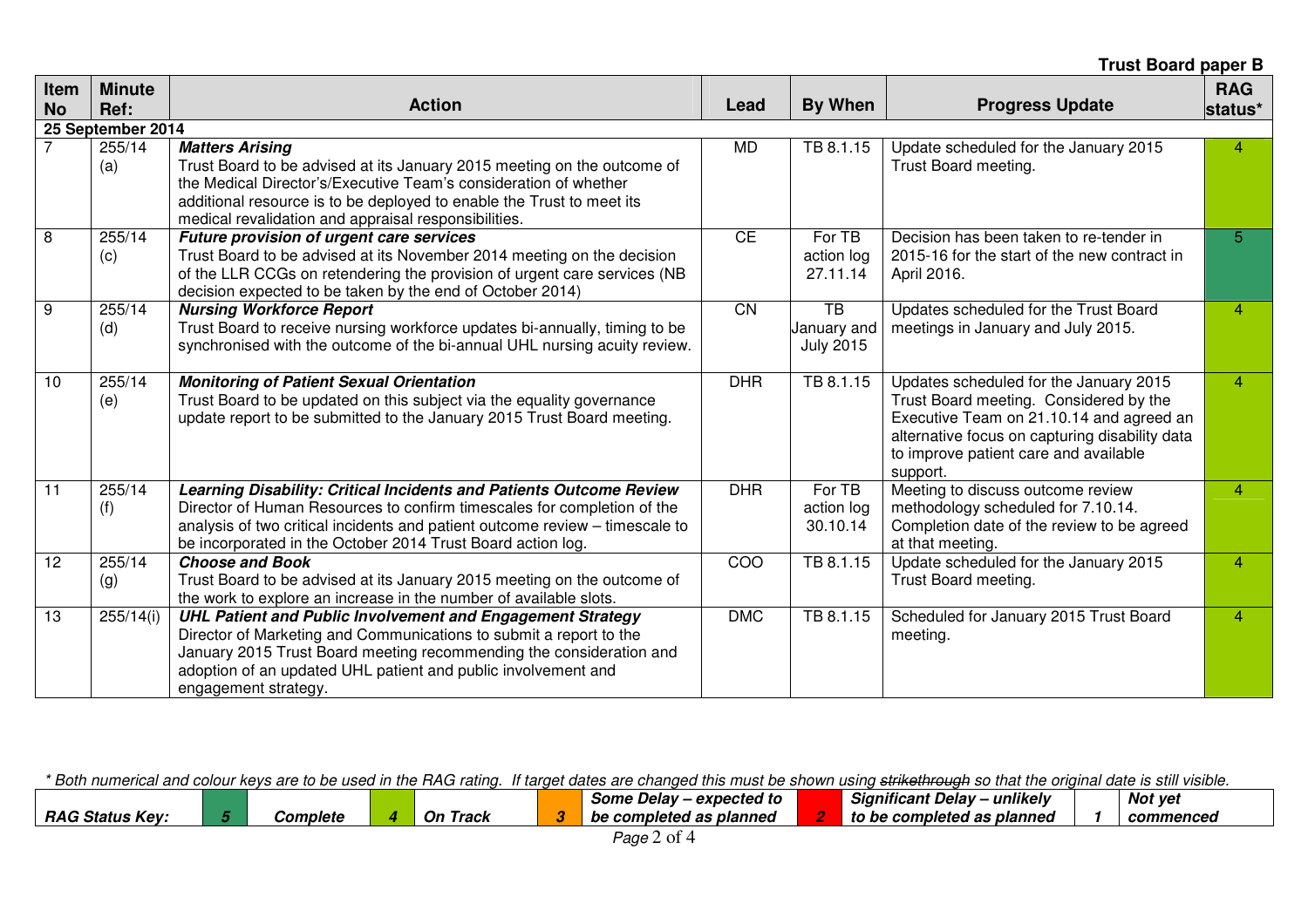**Trust Board paper B** 

| Item<br><b>No</b> | <b>Minute</b><br>Ref:  | <b>Action</b>                                                                                                                                                                                                                                                                                                                                                                                                                                         | Lead            | By When                                      | <b>Progress Update</b>                                                                                                                                                                          | <b>RAG</b><br>status* |
|-------------------|------------------------|-------------------------------------------------------------------------------------------------------------------------------------------------------------------------------------------------------------------------------------------------------------------------------------------------------------------------------------------------------------------------------------------------------------------------------------------------------|-----------------|----------------------------------------------|-------------------------------------------------------------------------------------------------------------------------------------------------------------------------------------------------|-----------------------|
| $\overline{14}$   | 255/14(i)              | UHL and LLR 5 Year Plans - Patient and Stakeholder Engagement<br>Director of Marketing and Communications to submit a report to the<br>October 2014 Trust Board meeting on the plans for patient and<br>stakeholder engagement, following consideration of this subject at the<br>Better Care Together Programme Board on 2 <sup>nd</sup> October 2014.                                                                                               | <b>DMC</b>      | $\overline{TB}$<br>30.10.14<br>22.12.14      | Rescheduled for December 2014 Trust<br>Board meeting.                                                                                                                                           | 3                     |
| 15                | 257/14<br>(c)          | <b>Emergency Floor Development</b><br>Measures to mitigate the over-commitment of the 2014/15 capital<br>programme to be discussed at the October 2014 Finance and<br>Performance meeting.                                                                                                                                                                                                                                                            | <b>ADF</b>      | <b>FPC</b><br>October<br>2014                | Recommendation arising from discussion at<br>the 25.9.14 Finance and Performance<br>Committee meeting to be considered for<br>Trust Board approval on 30 October 2014<br>(via the F&P Minutes). | 5 <sup>5</sup>        |
| 16                | 260/14/1<br>(c)        | <b>Medical Education</b><br>Discussion to take place at the December 2014 Trust Board development<br>session on medical education, to include the Director of Clinical Education<br>and consideration to be given to also inviting the CMG Clinical Education<br>Leads to join the Trust Board for this session.                                                                                                                                      | <b>MD</b>       | <b>TBDS</b><br>December<br>2014              | Scheduled for TBDS December 2014.                                                                                                                                                               | $\overline{4}$        |
| 17                | 261/14/1<br>(b)        | <b>Cancer Waiting Times Performance</b><br>Comprehensive report on cancer waiting times performance to be<br>submitted to the October 2014 Trust Board meeting: report to address<br>(a) how clinical risk is being mitigated in light of current performance;<br>(b) cancer detection rates;<br>(c) the local and national factors felt to be influencing the Trust's<br>performance;<br>(d) the results of the national cancer patient survey 2014. | COO/CN          | $\overline{TB}$<br>October<br>2014           | Presented to Trust Board on 30 October<br>2014.                                                                                                                                                 | 5                     |
| 18                | 261/14/1<br>(c)        | Mortality Indicators and other Key Performance Indicators<br>Discussion to take place at the November 2014 Trust Board Development<br>Session on the mortality indicators and other key performance indicators<br>featured in the new version UHL Quality and Performance report.                                                                                                                                                                     | MD/CN           | <b>TBDS</b><br>November<br>2014              | Scheduled for TBDS November 2014.                                                                                                                                                               | $\overline{4}$        |
| $\overline{19}$   | 259/14/2<br>(c)        | <b>Complaints Engagement Event: Action Plan</b><br>The Chief Nurse to consider and determine the most effective way of<br>deploying existing resources in the implementation of the complaints<br>engagement event action plan.                                                                                                                                                                                                                       | $\overline{CN}$ | Immediate                                    | In progress. Update to be provided to the<br>27 November 2014 Trust Board.                                                                                                                      | $\overline{4}$        |
| 20                | 259/14<br>(e)          | <b>Whistleblowing Policy</b><br>Consideration be given to means of strengthening the ways in which<br>patients and the public can raise concerns about patient care and other<br>issues of concern; and to publicising such arrangements: outcome to be<br>incorporated in the October 2014 Trust Board action log.                                                                                                                                   | <b>CN</b>       | For Trust<br>Board<br>action log<br>30.10.14 | In progress. Update to be provided to the<br>27 November 2014 Trust Board. Updated<br>policy approved by the Policy and Guideline<br>Committee on 17 October 2014.                              | $\overline{4}$        |
|                   |                        | Both numerical and colour keys are to be used in the RAG rating. If target dates are changed this must be shown using strikethrough so that the original date is still visible.                                                                                                                                                                                                                                                                       |                 |                                              |                                                                                                                                                                                                 |                       |
|                   | <b>RAG Status Key:</b> | Some Delay - expected to<br>5<br>Complete<br><b>On Track</b><br>3<br>be completed as planned                                                                                                                                                                                                                                                                                                                                                          |                 | $\overline{2}$                               | Significant Delay - unlikely<br>Not yet<br>to be completed as planned<br>commenced<br>$\mathbf{1}$                                                                                              |                       |